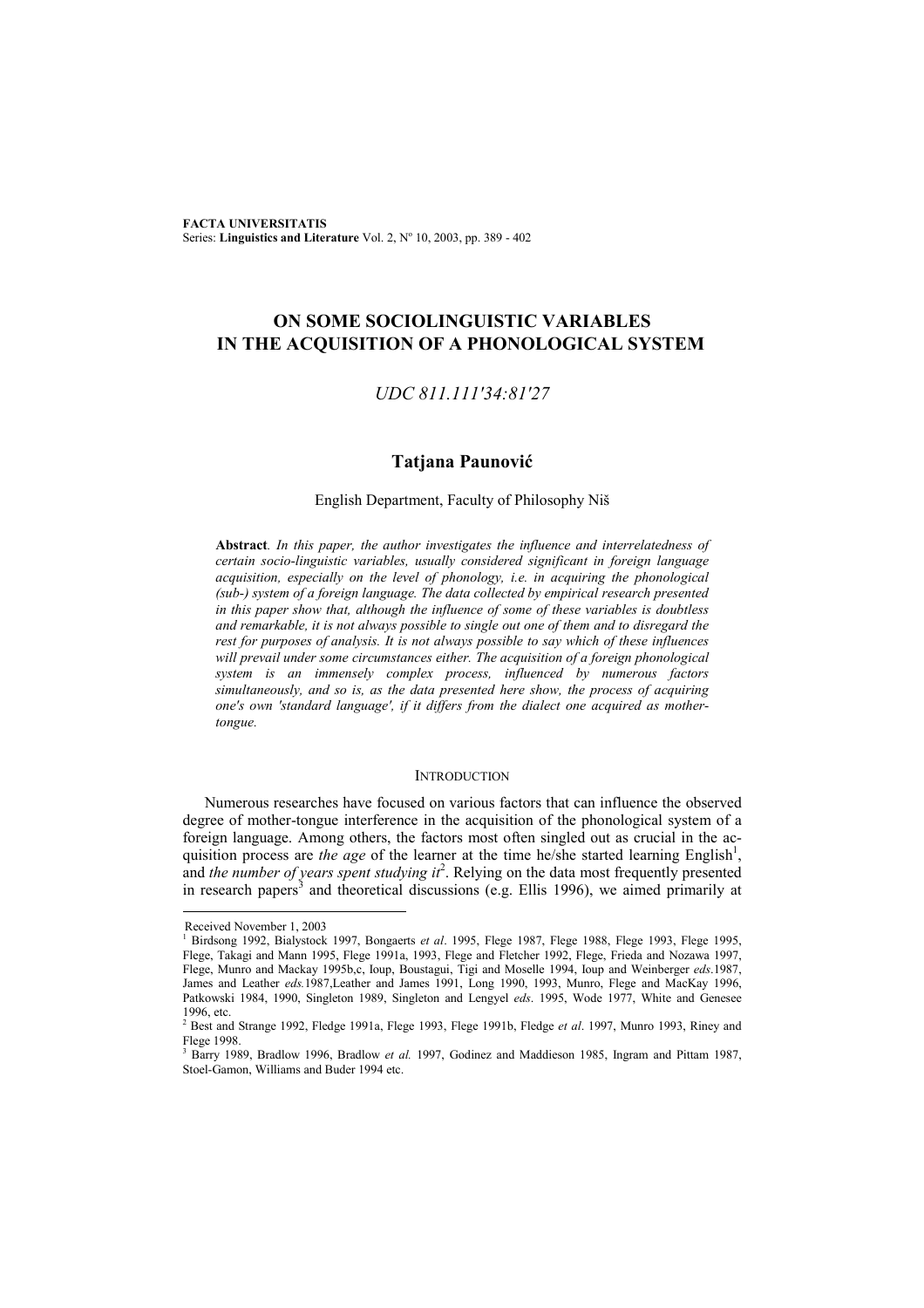investigating the possible influence of these two individual SLA factors upon the degree of interference observed in the interlanguage of learners of English as a second/foreign language (459 subjects), more specifically, in their perception and production of the relevant distinctions in the subsystem of the 12 pure vowels of English.

Moreover, since our research subjects – primary and secondary school pupils learning English in formal setting, at school – were native speakers of an urban variety of Serbian which is considered to be remarkably different from standard Serbian, especially with respect to the vowel system and the specific accentual system of standard Serbian as described in literature (tonic accent, two long accents with different pitch direction patterns, and two short accents with different pitch direction patterns), our research focused not only on the vowels of English as perceived and produced by our subjects, but as much on the differences and similarities of the vowels of standard Serbian and those of the urban Niš variety of Serbian. In other words, the research was also focused on the characteristics of vowels as produced by native speakers of the Niš dialect on the one hand, and, on the other, on the ability of our subjects to perceive and produce all the vowel distinctions relevant in standard Serbian. The aim was to try and trace some of the observed effects of interference back to our subjects' native dialect.

The data obtained in our experimental-phonetic research did confirm that almost all learners' mistakes in vowel perception and production can be ascribed to mother-tongue ('mother-dialect') interference. However, the empirical data clearly indicated that the socalled foreign accent phenomenon is a highly complex one. Namely, it is not always possible to detect a clear co-relation between the observed level of mother-tongue interference in the performance of a foreign language learner and any of the factors usually considered crucial for foreign accent reduction, not even the two major factors considered central in our investigation. Foreign accent reduction proves to be a highly complex task, which depends on the inter-related influence of many different individual and social factors. Thus it is not always possible to isolate those which should be considered the most important, nor is it always possible to pin down the exact way in which a particular sociolinguistic variable exerts its influence on the process of L2 vowel acquisition.

Therefore, in both aspects of our research – the one focused on the EFL vowel system and the one focused on the subjects' native dialect – we tried to 'capture' the possible influence of several potentially relevant socio-linguistic factors, usually intuitively recognised, by professionals and laymen alike, as highly influential<sup>4</sup>. Namely, every teacher of English as a foreign language would certainly agree with statements such as, for instance, 'Girls are quicker than boys in catching the quality of sounds in a foreign language', or, similarly, 'When a student's performance in English as a foreign language is assessed, all the basic language skills – listening, speaking, reading and writing – are taken into consideration', including, presumably, that aspect of students' performance traditionally referred to as 'pronunciation'. But are these statements really true?

 4 The data were collected by means of a questionnaire filled out by each subject, anonymously, after they had taken the perception tests in English (22 pairs of words illustrating relevant vowel distinctions) and Serbian (19 pairs of words illustrating relevant distinctions between vowels in long, short and unstressed syllables), and after their production of English and Serbian vowels had been recorded for purposes of spectral analysis. The questionnaire contained 26 questions, roughly half of them relevant for English as a foreign language, and the rest relevant for their performance in Serbian. Some of these questions provided facts – e.g. the sex of the subject, his/her mark in English, etc., but some others provided the subject's subjective judgement or opinion on a certain topic.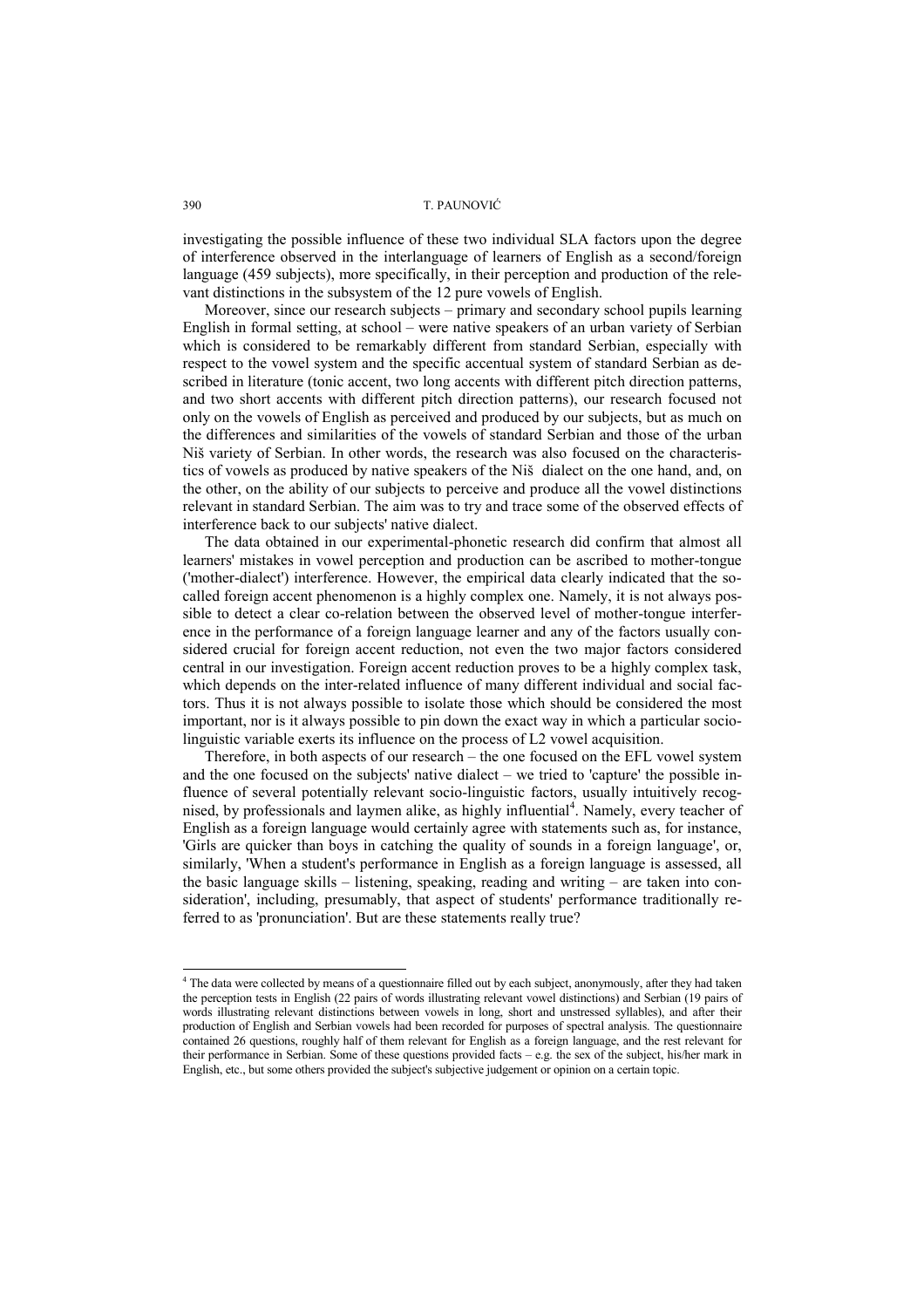#### VOWEL PERCEPTION IN ENGLISH

Among numerous factors, both linguistic and extralinguistic, which indeed affect the aural and/or oral performance of EFL students, some are individual (the subject's health, his/her general hearing ability, his/her general cognitive capabilities and intelligence, talent for music etc.), and some are external or social. The latter are either related to the conditions in the learning setting, such as the competence of the teacher as a model, the teaching methods and techniques used, the equipment and devices used in class etc, or they are relevant on a more general scale. For instance, the socio-economic status of the subject's family can be relevant in the sense that some subjects can be exposed to English outside school to a much greater extent than others (visits to English-speaking countries, attending additional English courses, satellite TV, Internet, computer and video games etc.).

Concerning the performance of our subjects in the domain of foreign language vowels, we investigated the possible relatedness of their success in the perception and production of all the relevant vowel distinctions (in quality and quantity) and the following socio-linguistic variables: 1. the sex of the subject, 2. his/her overall success at school, 3. his/her average mark in English, 4. studying English outside school (language courses, tutorials), 5. exposure to the speech of native speakers (either during visits to Englishspeaking countries or in class, by using authentic audio and video materials), and 6. the musical talent of the subject<sup>5</sup>.

The cross-examination of the subjects' overall results in the **perception** of the relevant distinctions in vowel quality and quantity and these factors showed the following. No differences were observed in the performance of our subjects with regards to **sex differences**. Namely, the male part of the population (192 subjects) showed the average of 16.7 (minimum 7, maximum 22) correct answers on the perception test (out of 22 tasks), whereas the female part of the population (267 subjects) showed exactly the same average score, 16.7, as well as almost the same range of correct answers (minimum 6, maximum 22). These findings are somewhat different from the results of some previous researches (e.g. Ostojić 1980), and definitely contradict the popular belief that girls are more successful than boys in 'picking up' the accent of a foreign language.

Another factor usually considered to be closely related to student's success in this area as the pupil's **overall success at school**, here expressed by a mark on a scale from 1 (poor) to 5 (excellent).

| Overall<br>success | N   |      | Minimum Maximum | Mean | Std.Deviation |
|--------------------|-----|------|-----------------|------|---------------|
|                    | 5   | 2,00 | 7,00            | 3,80 | 1,9235        |
| 2                  | 29  | 1,00 | 16,00           | 5,04 | 3,8866        |
| 3                  | 82  | 0.00 | 15,00           | 4,66 | 3,5943        |
| 4                  | 138 | 0.00 | 14,00           | 5.61 | 3,3862        |
| 5                  | 205 | 0.00 | 16,00           | 5,42 | 3,4640        |
| Total              | 459 | 0.00 | 16.00           | 5,30 | 3,4861        |

Table 1.

<sup>5</sup>This variable was particularly difficult to measure. Namely, lacking any objective means of measuring the degree of a subject's musical talent, we chose to rely on the subject's own judgement concerning his/her gift for music.

l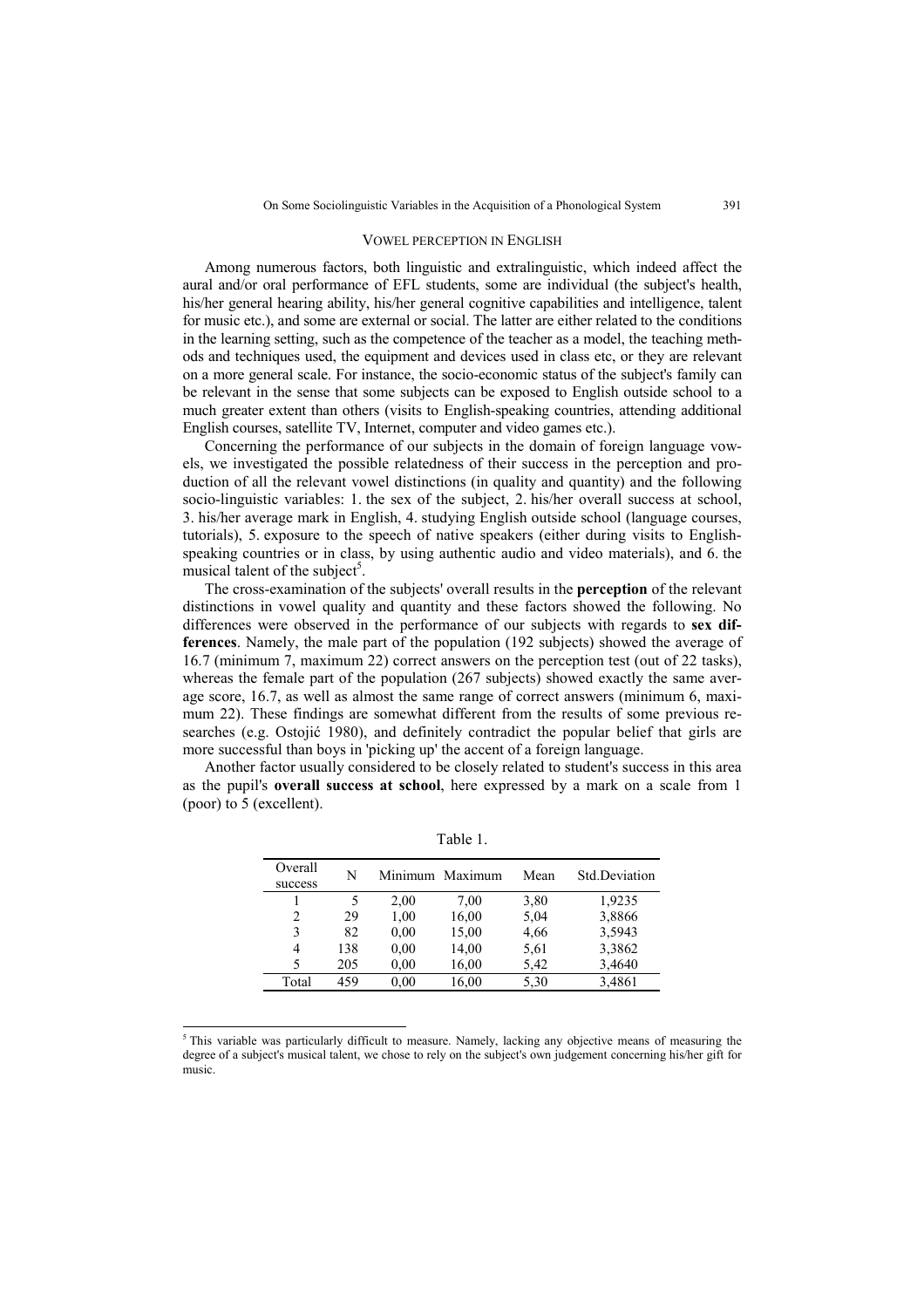However, the results of our investigation showed that in the English vowel discrimination test there was no remarkable inter-relatedness between the success of a subject in the perception test and his/her overall success at school, i.e. there were no systematic differences in the results of the so-called 'good pupils' and the so-called 'bad pupils'. Moreover, as can be seen in Table 1, the lowest average number of 'errors' was found with pupils who marked their overall success at school as poor, average or barely satisfactory.

The result is very similar when the students' **average mark in English** as a school subject is concerned (Table 2) – there is no clearly established relationship between a student's success on the perception test and his/her mark in English, except with those subjects who had described their mark as 'poor' (mark 1).

Table 2.

| Mark in English |     | Minimum | Maximum | Mean   | Std. Deviation |
|-----------------|-----|---------|---------|--------|----------------|
|                 |     | 7.00    | 7,00    | 7,00   |                |
|                 | 39  | 0,00    | 15,00   | 4,97   | 3,9101         |
|                 | 83  | 1,00    | 16,00   | 5,75   | 3,8122         |
|                 | 112 | 0.00    | 14,00   | 5,74   | 3,2982         |
|                 | 224 | 0.00    | 16,00   | 4.96   | 3,3580         |
| Total           | 459 | 0,00    | 16,00   | 5,2985 | 3,4861         |

The data concerning whether the subjects had been **studying English outside school** are summed up in Table 3.

| English outside school? | N   | Minimum | Maximum | Mean | Std. Deviation |
|-------------------------|-----|---------|---------|------|----------------|
|                         |     |         |         |      |                |
| no                      | 303 | ,00     | 16,00   | 5,46 | 3,5932         |
| yes, since I was 5      |     | 1,00    | 6.00    | 2,00 | 1,9149         |
| yes, since I was 6      | 14  | .00.    | 11,00   | 2,50 | 2,9807         |
| yes, since I was 7      | 15  | 1,00    | 9,00    | 4,87 | 3,2264         |
| yes, since I was 8      | 5   | 1,00    | 8,00    | 4,60 | 3,0496         |
| yes, since I was 9      | 27  | .00.    | 11,00   | 5,89 | 3,5009         |
| ves, since I was 10     | 23  | 1,00    | 8,00    | 4,96 | 2,5491         |
| ves, since I was 11     | 24  | 1,00    | 15,00   | 5,21 | 3,3619         |
| ves, since I was 12     | 10  | 1,00    | 10,00   | 6,50 | 2,5927         |
| yes, since I was 13     | 10  | 00,     | 6,00    | 3,80 | 1,9889         |
| ves, since I was 14     | 7   | 00,     | 12,00   | 7,43 | 4,3534         |
| ves, since I was 15     | 9   | 2,00    | 11,00   | 6.33 | 3,5707         |
| ves, since I was 16     | 3   | 2,00    | 7,00    | 4,33 | 2,5166         |
| ves, since I was 17     |     | 7,00    | 7,00    | 7,00 | $\overline{ }$ |
| yes, since I was 18     |     | 3,00    | 3,00    | 3,00 | $\cdot$        |
| Total                   | 459 | 00,     | 16,00   | 5,30 | 3,4861         |

Table 3.

On the average, the subjects who had studied English outside school (there were much fewer or these in the population – 156, whereas 303 subjects had not), indeed did better in their perception test. However, this general conclusion needs elaboration. As is obvious from Table 3, only those subjects who had started studying English at a very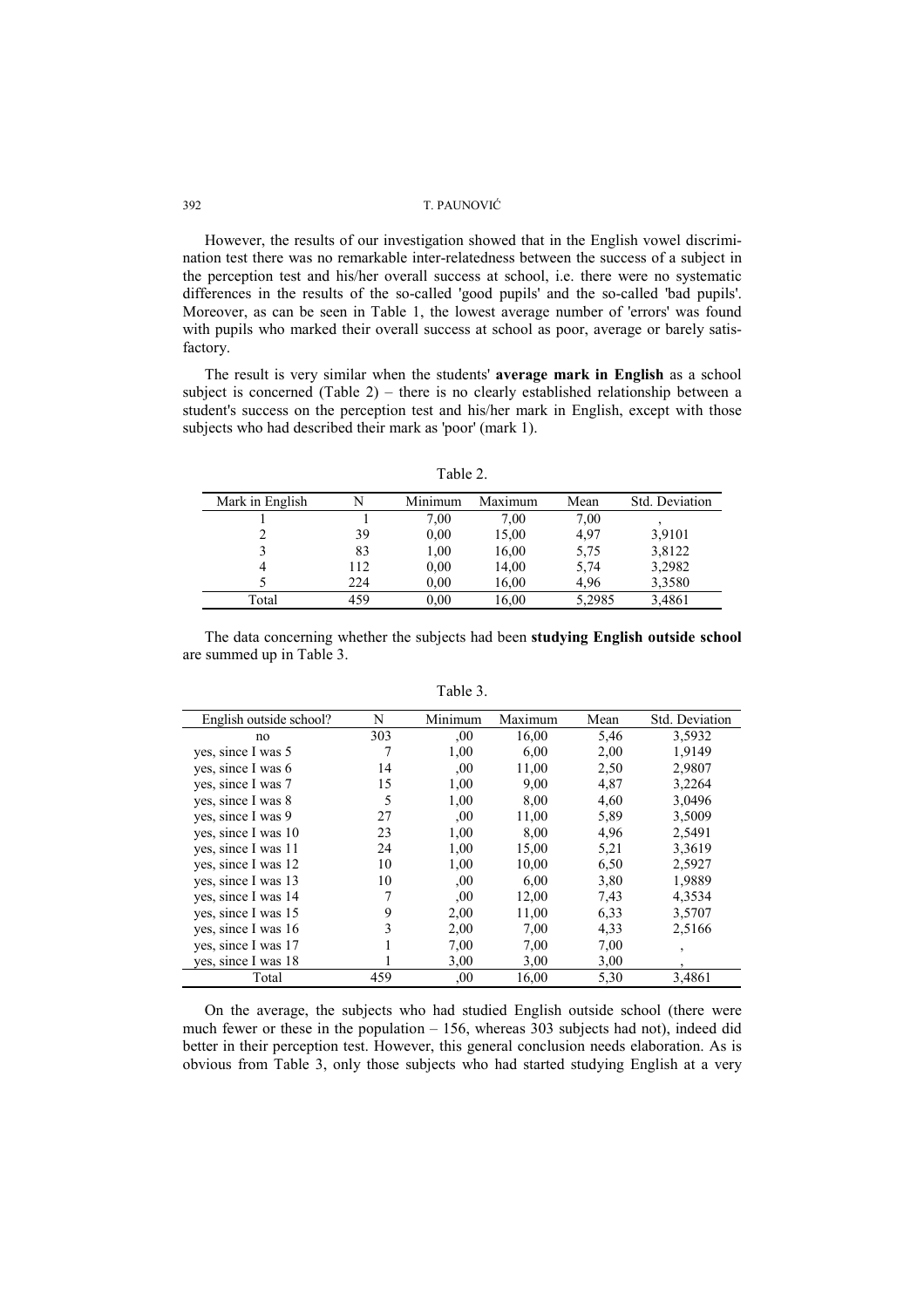young age (5 or 6) had remarkably fewer 'errors', whether we observe the average or the maximum number of wrong answers. Those subjects who had started at the age of 7 or 8 also show a lower average (and maximum) of errors, but with those subjects who had started at an older age the results vary too widely to provide a basis for reliable conclusions. Nevertheless, this factor must be considered relevant for the subjects' success in vowel perception in English, especially when observed together with the age factor.

The **total number of years spent studying English**, at school *and* outside school proved to be very relevant. Namely, as can be seen in Table 4, the average number of 'errors' decreases as the number of years spent studying English increases, and it does so with such regularity that this factor must not be disregarded:

| Table 4. |  |
|----------|--|
|----------|--|

| I've been studying<br>English for: | N              | Minimum | Maximum | Mean | Std. Deviation |
|------------------------------------|----------------|---------|---------|------|----------------|
| 1 year                             | 69             | ,00     | 16,00   | 6,11 | 4,0942         |
| 2 years                            | 15             | 1,00    | 12,00   | 6,47 | 3,2042         |
| 3 years                            | 38             | 1,00    | 13,00   | 7.38 | 3,6938         |
| 4 years                            | 42             | 1,00    | 16,00   | 6.62 | 3,8060         |
| 5 years                            | 61             | .00     | 14,00   | 6,08 | 3,5038         |
| 6 years                            | 63             | 1,00    | 12,00   | 6,11 | 3,0906         |
| 7 years                            | 39             | 1,00    | 11,00   | 4,59 | 2,5723         |
| 8 years                            | 29             | 1,00    | 7,00    | 3,38 | 1,5449         |
| 9 years                            | 23             | 00,     | 12,00   | 4,17 | 2,4616         |
| 10 years                           | 16             | ,00     | 11,00   | 4,25 | 2,8402         |
| 11 years                           | 13             | ,00     | 7,00    | 3,31 | 1,6525         |
| 12 years                           | 37             | 00,     | 8,00    | 2,41 | 1,9070         |
| 13 years                           | $\overline{2}$ | 2,00    | 2,00    | 2,00 | ,0000          |
| 14 years                           | 5              | 1,00    | 6,00    | 2,40 | 2,0736         |
| 15 years                           |                | 00      | .00.    | 00   | $\overline{ }$ |
| 16 years                           | 2              | 1,00    | 3,00    | 2,00 | 1,4142         |
| 17 years                           | 4              | ,00     | 2,00    | 1,25 | .9574          |

Of the mentioned individual factors of relevance, we have included only the **talent for music** in our investigation. Namely, in the questionnaire the subjects were asked to judge their own talent for music on a 3-level scale (very talented, moderately talented, not talented at all). Although we were aware that a person's opinion on such a matter cannot be considered an objective measure of his/her ability, either because a person who is talented would not state so out of modesty, or, on the contrary, because a person might have undue esteem for his/her own talent, we still decided to investigate this matter, because this factor is often singled out as *the* most important one for foreign accent reduction. Therefore, we wanted to see whether there would occur any statistically significant correlation between a subject's own judgement about his/her talent and his/her success on the perception test.

Indeed, our data showed that there is a relationship between these two variables. Namely, the subjects who did estimate themselves as talented (274 subjects) did make a considerably smaller number of errors in their perception tests, judging by the average scores. On the other hand, those subjects who did not consider themselves talented (185 subjects) did make a greater number of errors. Despite the fact that there were subjects in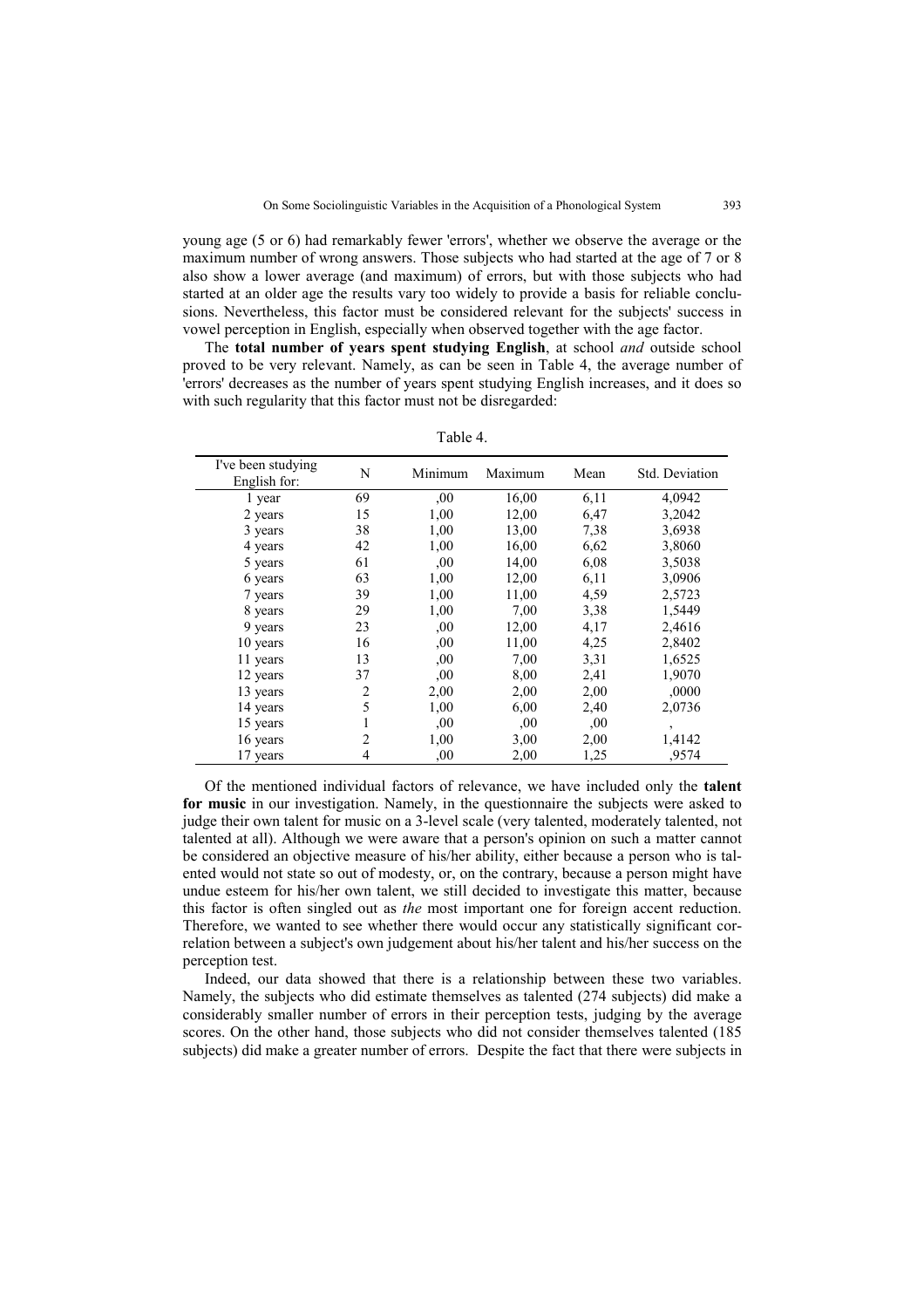the former group who had maximum 16 errors (minimum 0), as compared to maximum 15 errors in the latter group (minimum also 0), the average number of errors in the former group was only 4.89 as compared to even 5.90 in the latter group. A statistically significant correlation (0.144 on the 0,01 level) is another argument for the conclusion that this individual variable must be considered extremely significant in the perception of relevant vowel distinctions in foreign language acquisition.

As far as **exposure to native speakers' speech** is concerned, the research showed that an extremely small percentage of our subjects had visited any of the English speaking countries (and even those who *had,* claimed to have spent there a very short time, except for two subjects who had lived abroad for longer than 12 months); only a small number of subjects said that they had ever used English to communicate anywhere but in their English classroom. On the other hand, a very high percentage of our subjects declared that they regularly watched satellite TV programs and films in English. However, the most important finding was that a vast majority of our subjects (403 out of 459) declared that in their English classes at school authentic audio and video materials were used not at all (306 subjects) or very rarely, for instance once in a semester (97 subjects). Only the oldest group of subjects (45 students of the English Department, Faculty of Philosophy in Niš, who had been studying English for 10 to 12 years) declared that audio and video materials were used in class regularly, once a week or more often than that. Therefore, it was practically impossible to investigate the interrelatedness of this factor and the others. In other words, the fact that better results in the perception of English vowels were achieved by those subjects who claimed to have been exposed to native speakers' speech in class quite regularly, cannot be ascribed to this fact only, because that group of subjects is specific – they had longest been learning English, and some of them had started at the youngest age. Nevertheless, a considerably better performance of those subjects who had been studying English not only at school but also elsewhere, can probably be ascribed to the influence of this factor.

When the results achieved by different groups of subjects – grouped together according to the age factor (when they had started studying English) or the time factor (how long they had been studying English) are analysed with respect to the abovementioned variables, the only conclusion that can be drawn with certainty is that each of these variables is significant in some aspect of analysis, or under some circumstances, although no general pattern of influence could be established for the whole population. The analysis showed that the mutual influence of a number of factors is so complex that the influence of each and every one of them cannot be singled out and analysed independently, without taking into consideration all the others. The significance of each variable will vary from one case to another, so that a single variable can show a high and systematic influence in one group of subjects but no influence at all in another group of subjects.

#### VOWEL PRODUCTION IN ENGLISH – VOWEL QUANTITY

The results of the investigation of the interrelatedness of these variables and the subjects' performance in the domain of vowel production are somewhat different. Namely, none of the factors proved systematically related to the production of relevant vowel quantity distinctions in English. **The sex of the subject** was not significant, i.e. the differences observed in the average results of the male and female parts of our population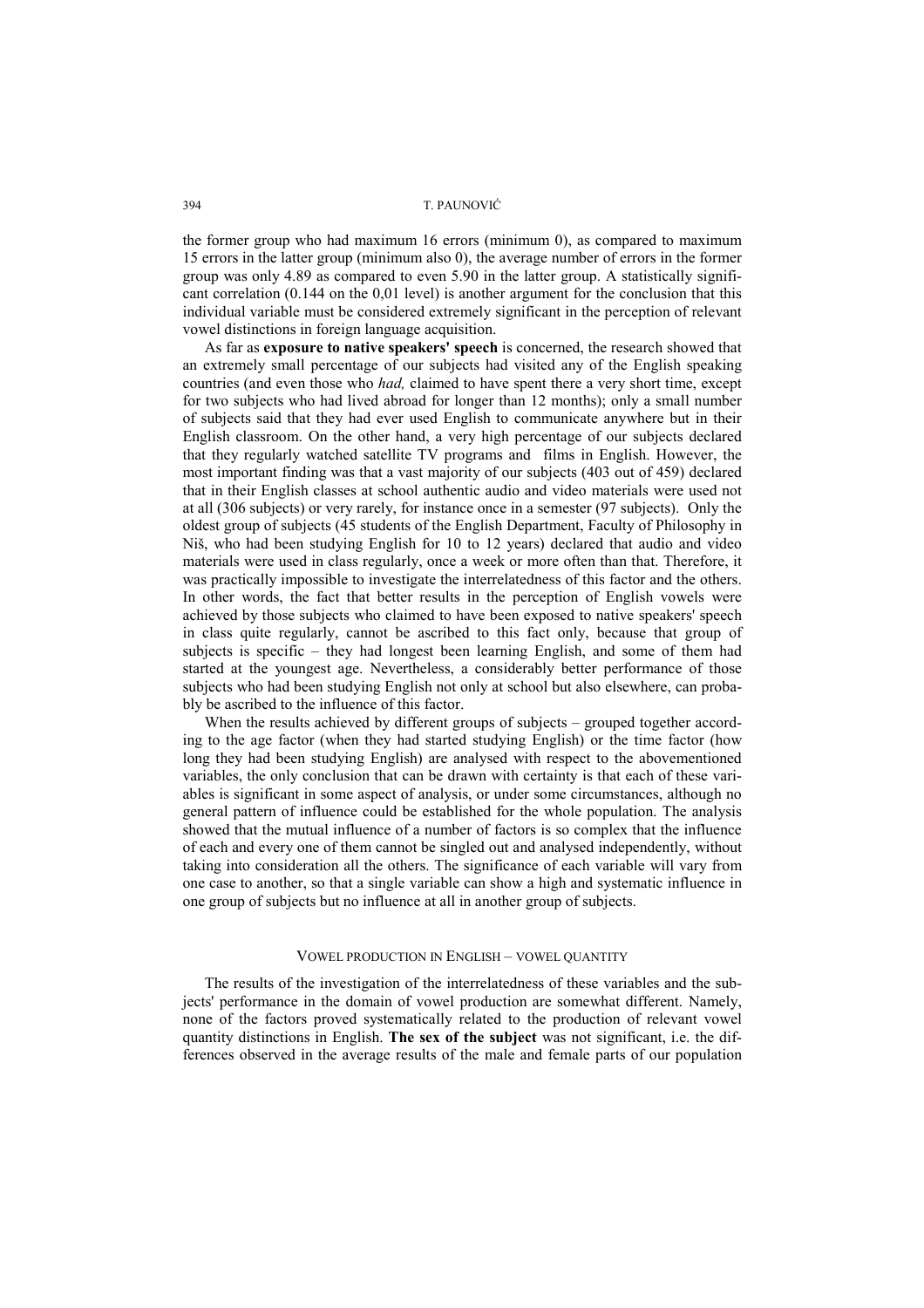cannot be considered significant. Neither subjects' **overall success** at school, nor their **mark in English** as a school subject proved systematically related to their performance. Our data supported only the relevance of the fact that those subjects who had been **studying English outside school** (Table 5) did have remarkably better results in their production of relevant vowel distinctions with respect to vowel quantity, because the subjects who had studied English elsewhere and had started at the age of 9 or earlier than that did produce considerably greater differences in vowel quantity than all the other subjects.

| I've been studying |           |                                                            |   |          |    |   |    |   |    |    |      |
|--------------------|-----------|------------------------------------------------------------|---|----------|----|---|----|---|----|----|------|
| English            | i:        | e                                                          | æ | $\wedge$ | a: | D | C. | Ω | u: | 3: | ә    |
| outside school:    |           |                                                            |   |          |    |   |    |   |    |    |      |
| <b>NEVER</b>       | 150.3 110 | 120,7 129,0 120,1 169,3 119,8 164,8 120,1 170,3 182,2      |   |          |    |   |    |   |    |    | 54.3 |
| Since I was 5      | 184.0     | 85,1 121,4 148,1 116,4 200,6 129,0 164,1 123,1 157,3 165,1 |   |          |    |   |    |   |    |    | 89.7 |
| Since I was 6      | 169.1     | 73,9 123,2 124,6 111,2 197,1 113,6 187,4 113,6 203,1 203,7 |   |          |    |   |    |   |    |    | 48.8 |
| Since I was 7      | 166.4     | 88,6 111,0 152,4 114,5 163,7 134,6 173,1 119,1 186,5 193,9 |   |          |    |   |    |   |    |    | 54.9 |
| Since I was 8      | 171.0     | 89.4 128.3 122.6 118.4 188.6 113.0 157.6 123.2 178.4 205.6 |   |          |    |   |    |   |    |    | 46,8 |
| Since I was 9      | 149.4 107 | 151,2 139,6 121,4 183,3 158,6 202,0 139,4 198,3 183,9      |   |          |    |   |    |   |    |    | 69.3 |
| Since I was 10     | 155.8     | 88.3 139.8 155.4 114.3 183.4 119.7 170.2 128.7 188.8 186.0 |   |          |    |   |    |   |    |    | 62,7 |
| Since I was 11     | 153.8     | 86.3 125.3 130.6 120.4 166.5 119.7 161.5 112.6 179.7 238.0 |   |          |    |   |    |   |    |    | 61,2 |
| Since I was 12     | 131.7     | 78.7 106.7 128.7 119.5 161.3 109.8 141.0 121.2 153.1 161.0 |   |          |    |   |    |   |    |    | 60.6 |
| Since I was 13     | 148.1     | 84,8 126,6 131,8 116,3 159,3 113,8 165,1 111,0 171,1 169,9 |   |          |    |   |    |   |    |    | 43,3 |
| Since I was 14     | 158.1     | 99,1 103,7 125,0 121,0 172,9 109,1 133,6 104,4 150,0 164,0 |   |          |    |   |    |   |    |    | 56,8 |
| Since I was 15     | 146.7     | 80.7 104.3 120.0 118.8 166.6 105.0 127.6 113.4 161.7 154.2 |   |          |    |   |    |   |    |    | 50.2 |
| Since I was 16     | 124.0     | 75,3 97,3 118,0 122,3 162,3 101,0 143,3 105,7 148,3 154,3  |   |          |    |   |    |   |    |    | 44,3 |
| Since I was 17     | 154.0     | 86,0 154,0 131,0 173,0 180,0 154,0 163,0 117,0 186,0 158,0 |   |          |    |   |    |   |    |    | 51.0 |
| Since I was 18     | 130.0     | 86.0 148.0 132.0 101.0 240.0 120.0 165.0 104.0 223.0 320.0 |   |          |    |   |    |   |    |    | 60,0 |

In difference to the findings in the domain of vowel perception, when the production of quantitative differences between English vowels are analysed with respect to **the subjects' talent for music**, the results do not show any significant and systematic relatedness of these two variables. Namely, those subjects who had judged themselves as talented had better average results only in the production of some vowel quantity distinctions, but only slightly. These findings cannot really offer any support for the common belief that the ability to produce adequate quantitative distinctions in a foreign language is closely related to musical talent.

Table 6.

|       | Subjects judging themselves as talended |       |       |       |                                             |       |       |       |       |       |      |  |  |
|-------|-----------------------------------------|-------|-------|-------|---------------------------------------------|-------|-------|-------|-------|-------|------|--|--|
|       |                                         | e     | æ     |       | a:<br>D                                     |       | Э.    |       | u:    | 3:    | ə    |  |  |
| 151,7 | 85.7                                    | .21.7 | .29.9 | 117.9 | 172.6                                       | 116.9 | 165.5 | 117.9 | 173.9 | 183.2 | 54.  |  |  |
|       | ۱.o                                     |       |       |       |                                             |       |       |       |       |       |      |  |  |
|       |                                         |       |       |       | Subjects judging themselves as not talented |       |       |       |       |       |      |  |  |
|       |                                         | e     | æ     | ∧     | a:                                          | D     | Э.    | ζJ    | u:    | 3:    | Э    |  |  |
| 152.4 | 88.4                                    | 24.5  | 34.2  |       | 179.6                                       | 128.6 | 167.  | 24.2  | 74.0  | 187.4 | 59.0 |  |  |
|       |                                         |       |       |       |                                             |       |       |       |       |       |      |  |  |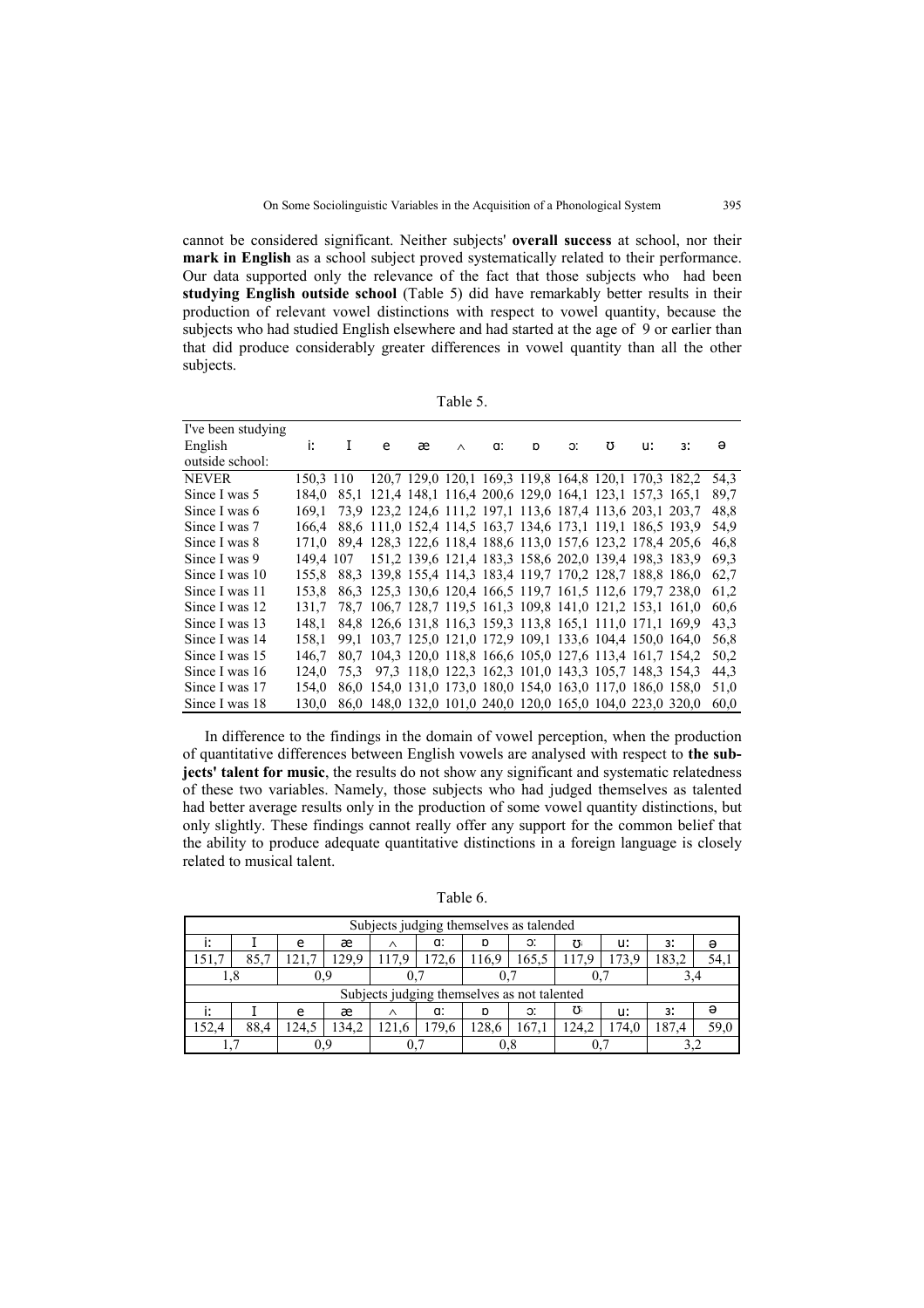#### VOWEL PRODUCTION IN ENGLISH – VOWEL QUALITY

Similar results were obtained for the subjects' ability to produce adequate qualitative vowel distinctions in English. None of the factors proved crucial for the differences in the subjects' performance - neither the subjects' **overall success at school**, nor their **mark in English,** not even their musical talent. Table 8 shows the average results with respect to **sex**:

However, the subjects who had **studied English elsewhere**, beside the regular classes at school, did have better results than the others. Namely, the results of the subjects who had studied English outside school and had started at the age of 9 or earlier did produce more adequate quality distinctions between English vowels.

The most intriguing question arising from these findings is certainly the one pertaining to the obvious positive influence of studying English outside the formal educational setting. The question is what it is that makes studying English at school so different from studying English elsewhere. Of course, the fact that the subjects had had additional practice, more classes, and spent more hours studying English is definitely significant, and so is the fact that these subjects were exposed to more than one teacher-model and a wider array of teaching/learning methods and techniques. The crucial difference, however, can be exposure to native speakers' speech, because, as this investigation confirmed, authentic audio and video materials are almost never used in class in our schools, whereas they are known to be the cornerstone of most modern intensive language courses offered elsewhere.

### PERCEPTION OF RELEVANT VOWEL DISTINCTIONS IN STANDARD SERBIAN

The influence of dialectal differences on the process of L2 acquisition has long been recognised as significant (cf. Turk 1983-84, Lew 1985). Among various extralinguistic factors relevant in this respect, we focused on those which can be related to some characteristics of the variety of Serbian spoken as mother tongue by a vast majority of our subjects. Beside the traditionally investigated parameters such as the subject's sex or the length of their formal education, we singled out the following as potentially relevant as well: 1. the subject's place of birth; 2. where he/she is currently living; 3. mother's place of birth; 4. father's place of birth; 5. the educational background of the subject's parents (since either parent's idiolect, socially and geographically conditioned, can be considered crucial in the child's linguistic development); 6. subject's talent for music; 7. subject's personal opinion on his/her idiolect – whether it differs from the standard, to what extent and in what respect; 8. subject's opinion on the variety of Serbian used in various social settings he/she comes in touch with - at school, at home, among his/her peers, on the radio and TV etc.

In difference to the findings pertaining to the subjects' performance in English as a foreign language, some of these factors did prove significant for their performance in their mother tongue. Firstly, there occurred some differences in the average results with respect to **the subjects' sex**. The average scores of the male part of the population (192 subjects or 41.8%) were a bit below the average of the population as a whole - their average number of errors was 5.4 (0 to 14, s.d. 2.59), whereas the average score of the female part of the population (267 subjects or 58.2%) was 4.7 errors (0 to 12, s.d. 2.48), which was remarkably better than the average score of the population as a whole. A more de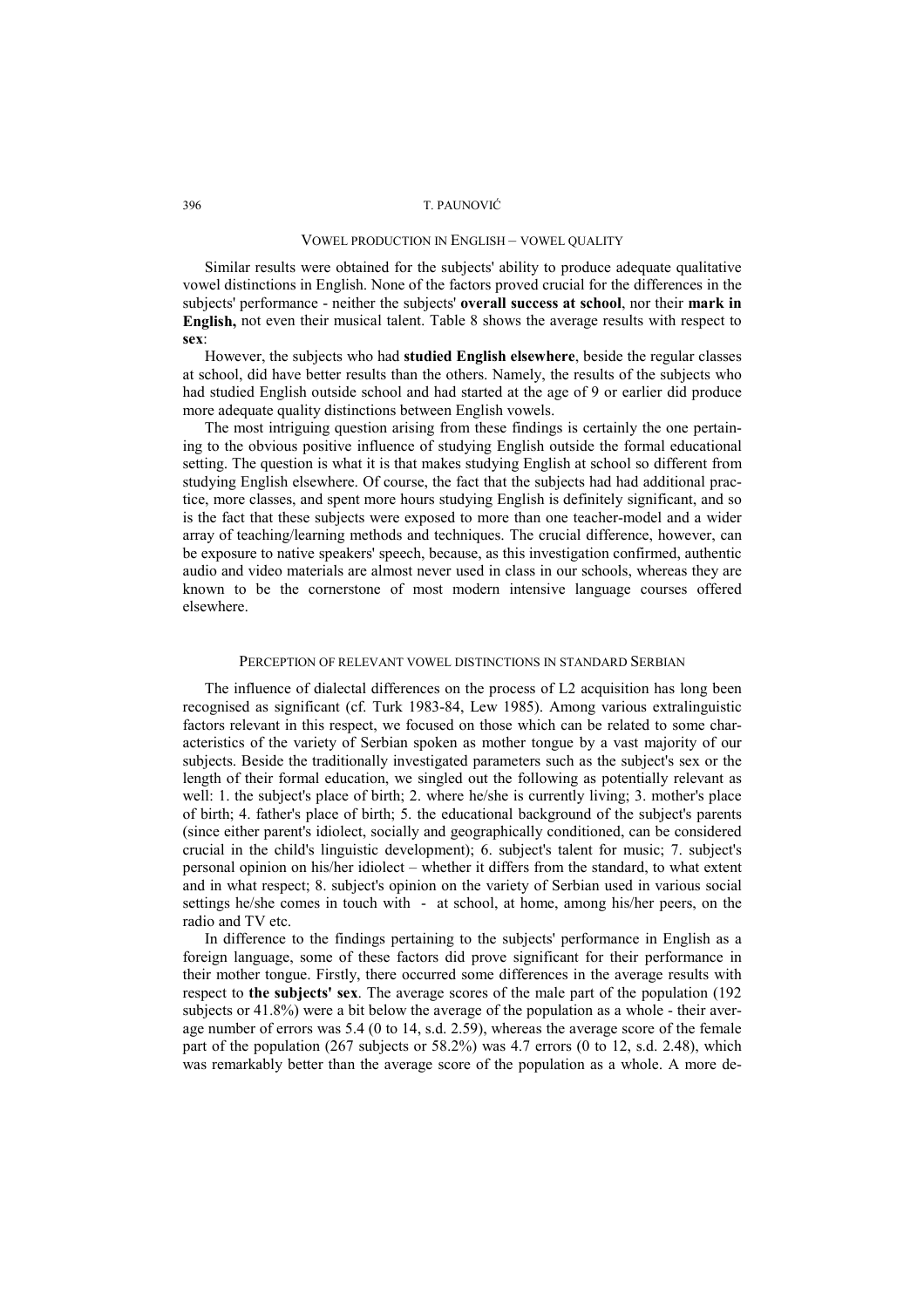tailed analysis of the errors made by boys and girls respectively reveals that the subjects who made 7 or more errors (up to 14) were mostly male subjects (from 66.7% to 83.3%). These findings are very suggestive, and so is a positive correlation between the subject's sex and the success in the perception test for their mother tongue (0.141 on the 0.01 level).

With respect to the variable concerning the subject's **place of birth**, the results are also highly indicative: the average score of the subjects born in Niš is extremely below the scores of the subjects born in Vojvodina or Central Serbia<sup>6</sup>. These findings suggest that the variety acquired as mother tongue in early childhood remains a significant factor in the linguistic behaviour of a person throughout his/her life, no matter what later developments may follow. To support this, a high statistically significant correlation was observed between the place of birth and the number of errors a subject made on his/her perception test (-0.143 on 0.01 level).

As far as the **place a subject is currently living in** is concerned, the results are almost the same, which is not surprising since a statistically significant correlation was observed (0.313 on the 0.01 level) between this variable and the subject's place of birth. In other words, the population was thus structured as to represent – as far as possible – the native speakers of the urban Niš dialect of Serbian. The relevance of this variable is also obvious if we consider the fact that a statistically significant correlation was observed (0.178 on 0,01 level) between the place a subject lives in and his/her success in the perception test. The average scores are also suggestive. Namely, the 428 subjects (93.2%) living in Niš made 5.3 errors on the average (minimum 0, maximum14), whereas those fewer subjects who are studying or attending a school in Niš but still do not feel like residents of this town had much better scores<sup>7</sup>.

No correlation could be established between the **parents' place of birth** and the success of our subject in their perception tests, although those whose parents had been born in this town did make a greater number of errors when compared to other subjects. Father's place of birth proved to be somewhat more influential than mother's place of birth, probably because there was a high correlation between the subject's place of birth and that of his/her father (0.226 on 0.01 level). As far as **the social background** of our population is concerned, no statistically significant correlation could be established between these variables and the subject's success in their perception tests $\delta$ . The same could

l

<sup>&</sup>lt;sup>6</sup> The subjects born in Niš made 5.2 errors on the average (minimum 0, maximum 14), whereas, for instance, subjects born in Vojvodina made on.y 2.3 errors (minimum 0, maximum only 4), those born in Bosnia made 2.7 mistakes on the average (minimum 2, maximum 3), those born in Central Serbia made 3.0 mistakes on the average (minimum 1, maximum 5). The average number of errors made by the subjects born in Croatia was 3.2 (minimum 0, maximum7), and of those born in Western Serbia 3.9 (minimum 1, maximum 7). The results of the subjects born elsewhere (e.g. in Southern Serbia, Eastern Serbia or Macedonia) are similar to the results of the subjects born in Niš, but a bit better (the average of 4.1 or 4.2 errors). The subjects born in Kosovo had the average of 5.1 errors, whereas those few subjects born in Sandzak made 5 errors. The subjects born in Montenegro made 5.5 errors on the average, whereas one subject born in Slovenia made as many as 9 errors in his perception test, eventhough he stated that he had been living in Nis for a number of years.<br><sup>7</sup> The only subject who stated that he lived in Viive

The only subject who stated that he lived in Vijvodina made only 2 errors, three subjects living in Central Serbia made 2.3 errors on the average, 7 subjects living in Western Serbia made 2.3 errors on the average. Other subjects who stated that they lived elsewhere (Kosovo, Eastern or Southern Serbia) made up to 3.7 errors on the average - so the subjects living in Niš had the lowest scores of all.

<sup>&</sup>lt;sup>8</sup> The structure of the population was as follows: over 60% of our subjects live in a family where the father has a university or colledge degreee, and in 55% of the families the mother has a university of colledge degree. Almost all the rest have a high school degree, and just a small percentage (3.2%) just a primary school diploma.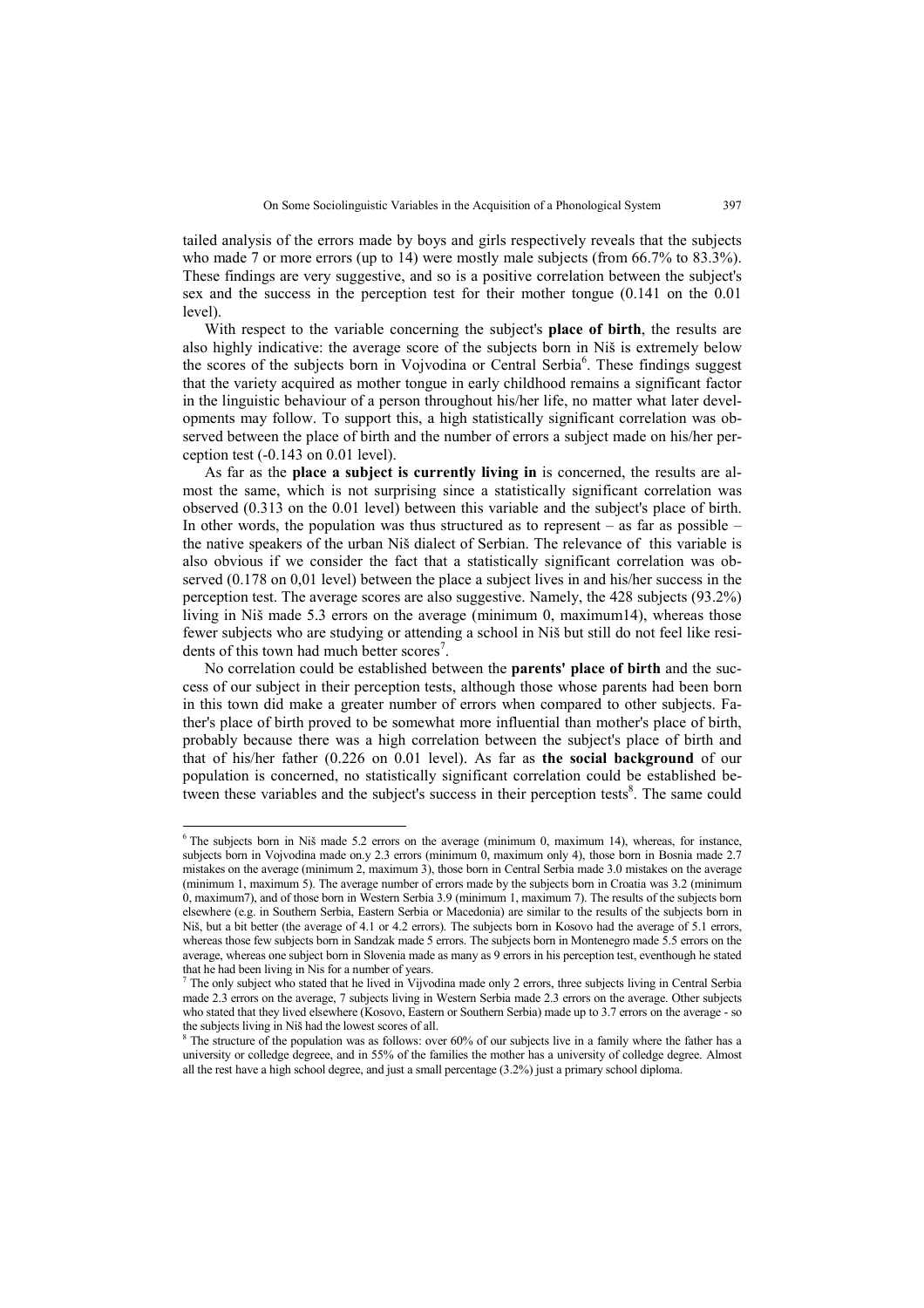be said about the subject's overall success at school – surprisingly, some of the best results were achieved by subjects who described their overall performance at school as poor (1) or barely satisfactory (2).

However, the subject's **talent for music** proved to be a highly significant factor, just like in the perception test for English. A statistically significant correlation (0.162 on 0.01 level) was observed between this variable and the subject's success in the perception test. The average number of errors with talented subjects is remarkably lower (4.65, min. 0 max. 12) as compared to 5.49, min. 0 max 14). Another suggestive fact is that among those subjects who did the test very well (0, 1, 2 or 3 errors) the highest percentage belongs to those subjects who had claimed to be talented. Similarly, among those with the most errors, there are almost solely those who had claimed not to be talented. Since this variable proved to be relevant for both perception tests, in English and standard Serbian, it is very likely that musical talent is closely related with vowel perception.

A subject's personal opinion about his/her own idiolect proved to be closely related with his/her performance. As many as 235 (51.2%) subjects claimed that their idiolect was not different from standard Serbian in the domain of pronunciation, but at the same time, these subjects made as many as 5.2 errors in the perception test (0 to 12). On the other hand, 134 (29.2%) subjects who stated that their pronunciation was 'somewhat' different from the standard, but could not tell what constituted the difference made as many errors on the average  $(5.2, 0 \text{ to } 14)$ . Only 12% of our subjects  $(56)$  stated that their idiolects differed from standard Serbian in the domain of vowel pronunciation and accents, and these subjects made remarkably fewer errors in the test (4.1, 0 to 10). The most interesting finding was that 17 subjects who stated that their pronunciation differed from standard Serbian 'very much', and could pin down the difference as the one 'in the length of vowels' made only 2.8 errors on the average (0 to 6) in their perception test. These findings comply with the fact often pointed out in literature, namely, that *awareness raising* is a powerful aid in L2 acquisition and, as in this case, in acquiring a dialect that is in some respect remarkably different from one's own.

One of the most important findings was the fact that 45.3% (208) of our subjects believe that they speak Serbian correctly 'always and everywhere', irrespective of the social context, the formality of the situation or the register used. A high percentage of subjects (26.4% or 121), though, claimed to speak 'accurately' only on formal occasions, such as in class, or only in a challenging social setting, e.g. in another town. It is also interesting that the divergence of their own speech from that of standard Serbian is ascribed to the 'bad' influence of the urban surroundings by almost one third of our subjects (27.5% or 126), and that half the subjects believe that the people around them (relatives, friends, neighbours) do not speak 'accurately'. This means that they are aware that the urban Nis dialect of Serbian is different from standard Serbian in this respect and have a negative attitude towards this difference. A positive attitude is shown towards the formal school setting, because 39.4% of the subjects stated that their teachers spoke 'accurately' all the time, and 55.1% that this happened most of the time. A positive attitude is expressed towards the language used in the local media as well.

#### PRODUCTION OF RELEVANT VOWEL DISTINCTIONS IN STANDARD SERBIAN

Following the pattern observed in the investigation of the English vowels, the sociolinguistic factors showed much less influence on the subject's production of relevant vowel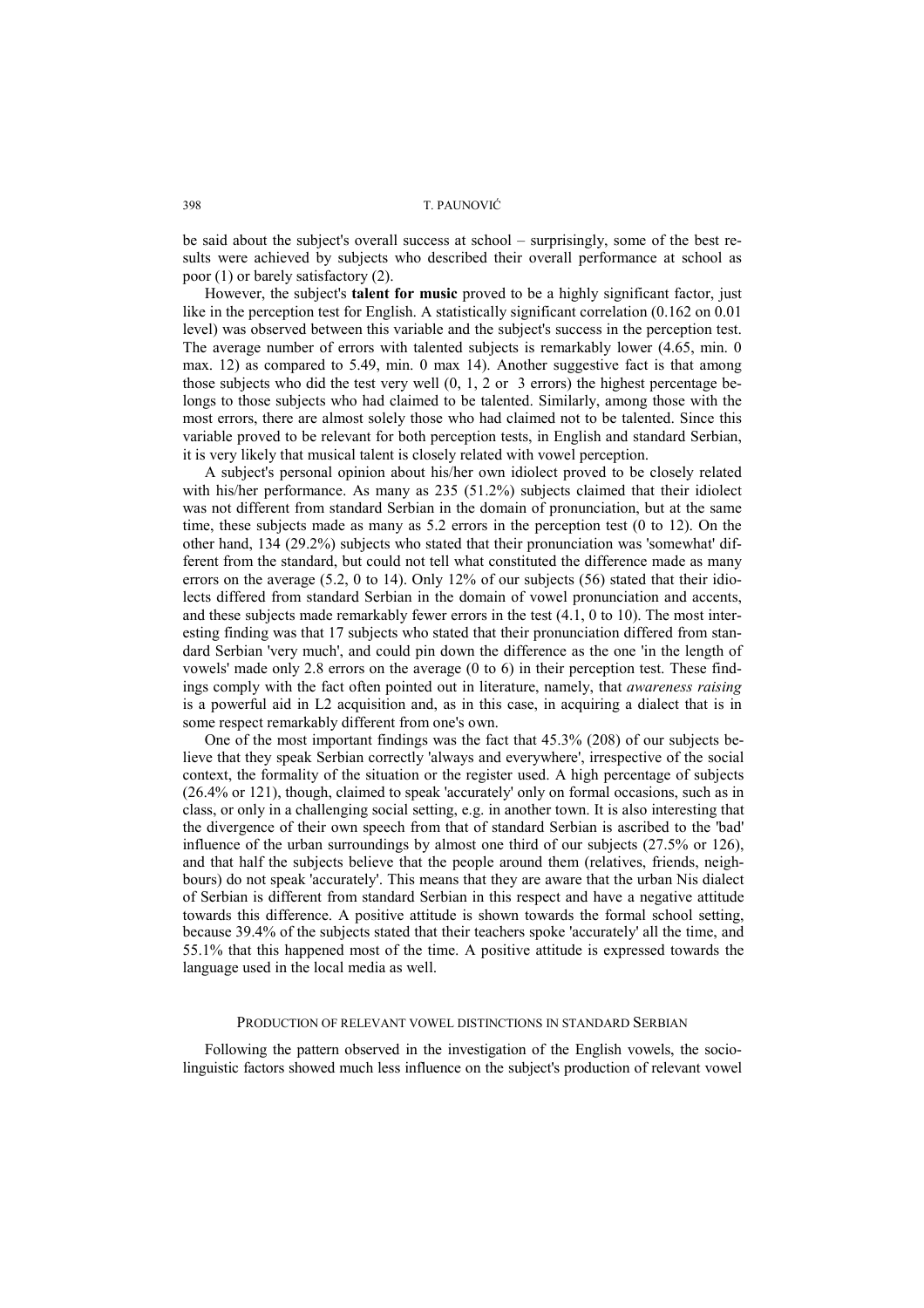distinctions in Serbian as well. There were no significant differences in the subjects' performance which could be ascribed to differences in their sex, although a slight tendency was observed for girls to produce somewhat more remarkable quantitative differences in some phonological contexts. The subjects' overall success at school was not relevant, and their estimated talent for music was just barely so – there is a tendency for the 'talented' group to produce somewhat more remarkable quantitative differences.

With respect to the subjects' **place of birth** (Table 9) and **residence** (Table 10), it is obvious that native speakers of the urban Niš dialect have a pronounced tendency to produce specific quantitative distinctions between vowels in three types of phonologically relevant contexts (long accented, short accented, unstressed), and that the pattern of quantitative differences typical of this dialect are different from those typical of standard Serbian, or from those produced by the subjects born or living elsewhere. This can be taken as an argument for the conclusion that the urban Niš dialect has its peculiar quantitative pattern of distinctions different from those observed in other dialects.

| anie |  |
|------|--|
|      |  |

| Place of birth      | N   |                                                                                                        | a | $\boldsymbol{u}$ |
|---------------------|-----|--------------------------------------------------------------------------------------------------------|---|------------------|
| <b>Niš</b>          | 367 | $\vert 1,2:1:0,8\vert 1,1:1:0,6\vert 1:1:0,8\vert 1,2:1:0,8\vert 1,2:1:0,8\vert$                       |   |                  |
| The vicinity of Niš | 10  | $\mid 1,3:1:0,9 \mid 1,1:1:0,6 \mid 1,2:1:0,8 \mid 1,3:1:0,8 \mid 1,3:1:0,9$                           |   |                  |
| Voivodina           |     | $\vert 1,3:1:0,7 \vert 1:1:0,6 \vert 1,2:1:0,9 \vert 1,6:1:1,0 \vert 1,4:1:1,0 \vert$                  |   |                  |
| Kosovo              | 25. | $\vert 1,2:1:1,0 \vert 1:1:0,5* \vert 1,2:1:0,8 \vert 1,1:1:0,6 \vert 1,2:1:0,7 \vert$                 |   |                  |
| Central Serbia      |     | $\vert 1,5:1:0,7 \vert 1,2:1:0,4 \vert 1,3:1:0,7 \vert 1,3:1:0,7 \vert 1,3:1:0,7 \vert$                |   |                  |
| Western Serbia      | 11  | $\vert 1,4:1:0,9 \vert 1:1:0,6 \vert 1,3:1:0,8 \vert 1,3:1:0,7 \vert 1,2:1:0,7 \vert$                  |   |                  |
| Belgrade            |     | $1:1:0,8$   $1,1:1:0,3$   $1,3:1:0,8$   $1,4:1:0,7$   $1,2:1:0,8$                                      |   |                  |
| Sandžak / Raška     |     | $\mid$ 2,5 : 1 : 0,9 $\mid$ 1,6 : 1 : 0,5 $\mid$ 2,3 : 1 : 0,8 $\mid$ 2,4 : 1 : 0,7 $\mid$ 1,8: 1: 0,8 |   |                  |

Table 8.

| Permanent residence |     |  |                                                                               |  |
|---------------------|-----|--|-------------------------------------------------------------------------------|--|
| <b>Niš</b>          | 394 |  | $1,2:1:0.8$   $1,1:1:0.6*$   $1:1:0.8$   $1,2:1:0.8$   $1,2:1:0.8$            |  |
| The vicinity of Niš | 34  |  | $1,2:1:0,9$   $1,1:1:0,6$   $1,2:1:0,8$ *   $1,3:1:0,8$   $1,3:1:0,9$         |  |
| Vojvodina           |     |  | $1,8:1:1$   $1:1:0.9*$   $1,4:1:0.7$   $2,2:1:1.3*$   $2,3:1:1.1$             |  |
| Kosovo              |     |  | $0,9:1:1^*$ $\vert 0,9:1:0,4^* \vert 1,2:1:0,4 \vert 1,5:1:0,5 \vert 1:1:0,2$ |  |
| Central Serbia      |     |  | $1,7:1:0,8$   $1,2:1:0,5$   $1,5:1:0,8$   $1,7:1:0,8$   $1,3:1:0,8$           |  |
| Western Serbia      |     |  | $1,5:1:1$   $1,1:1:0.5$   $1,3:1:0.8$   $1,3:1:0.7$   $1,3:1:0.8$             |  |

As far as the produced differences in quality are concerned, the investigated factors showed varied and non-systematic influence.

Neither the subject's sex, nor his/her overall success at school or the length of formal education showed any correlation with the patterns of vowel distinctions observed in their vowel production. Not event their estimated talent for music proved to be relevant.

However, the findings concerning the observed differences in vowel quality as related to the subjects' **place of birth** and **residence** indeed showed a high correlation between these two variables and the typical qualitative patterns observed. Table 11 shows the relations of the average values of the first two formants (expressed via F4) in the three phonologically relevant contexts (long accented, short accented, unstressed syllable) for groups of subjects with different places of birth.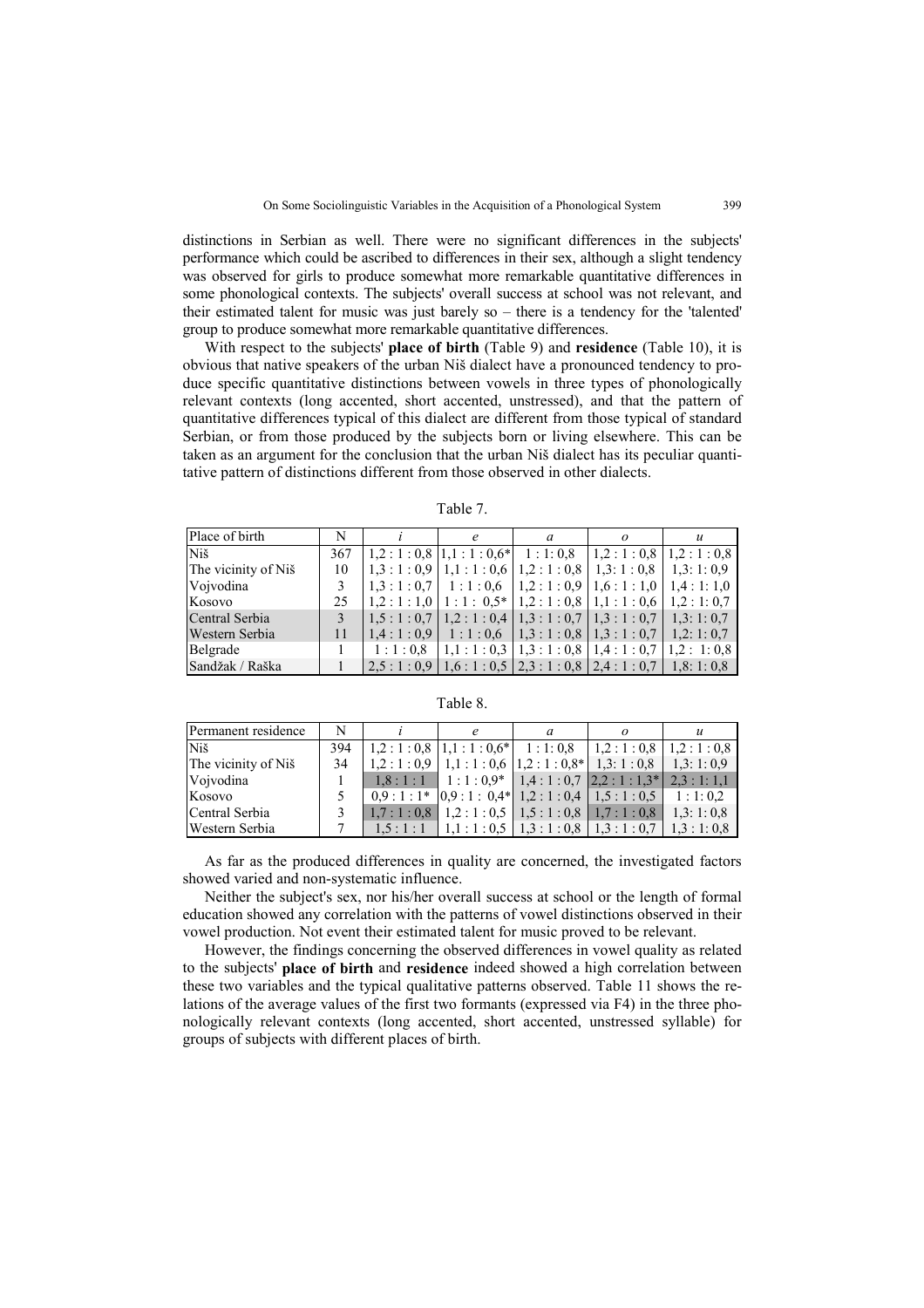Table 9.

| Place of birth  | 111 | 11 | eee | ee | e                                                                                                                                                        | aaa | aa | a | 000 | 00 | $\mathbf{O}$ | uuu | uu | u |
|-----------------|-----|----|-----|----|----------------------------------------------------------------------------------------------------------------------------------------------------------|-----|----|---|-----|----|--------------|-----|----|---|
| Niš             |     |    |     |    | $F1$ 0.09 0.09 0.10 0.15 0.15 0.14 0.22 0.22 0.19 0.16 0.16 0.15 0.11 0.10 0.11                                                                          |     |    |   |     |    |              |     |    |   |
|                 |     |    |     |    | F2 0,63 0,62 0,58 0,56 0,56 0,49 0,39 0,38 0,40 0,26 0,27 0,28 0,24 0,24 0,25                                                                            |     |    |   |     |    |              |     |    |   |
|                 |     |    |     |    | $F1$ [0,09 0,10 0,10 [0,15 0,16 0,15 [0,24 0,23 0,21 [0,15 0,17 0,17 [0,11 0,10 0,11]                                                                    |     |    |   |     |    |              |     |    |   |
| Vicinity of Niš |     |    |     |    | F2 0,62 0,64 0,61 0,57 0,57 0,49 0,40 0,39 0,41 0,26 0,28 0,28 0,22 0,24 0,24                                                                            |     |    |   |     |    |              |     |    |   |
| Vojvodina       |     |    |     |    | F1 0,09 0,09 0,11 0,15 0,16 0,14 0,22 0,23 0,20 0,16 0,17 0,16 0,11 0,10 0,12                                                                            |     |    |   |     |    |              |     |    |   |
|                 |     |    |     |    | F2 0,61 0,61 0,60 0,53 0,57 0,44 0,39 0,39 0,43 0,28 0,29 0,29 0,25 0,23 0,26                                                                            |     |    |   |     |    |              |     |    |   |
|                 |     |    |     |    | $F1$ 0.08 0.09 0.10 0.14 0.13 0.10 0.23 0.22 0.19 0.16 0.16 0.15 0.10 0.11 0.11                                                                          |     |    |   |     |    |              |     |    |   |
| Kosovo          |     |    |     |    | F2 0,59 0,59 0,56 0,58 0,58 0,50 0,39 0,40 0,42 0,27 0,27 0,32 0,22 0,24 0,25                                                                            |     |    |   |     |    |              |     |    |   |
| Central Serbia  |     |    |     |    | F1 0,09 0,09 0,13 0,14 0,14 0,13 0,23 0,21 0,19 0,16 0,17 0,15 0,10 0,10 0,11                                                                            |     |    |   |     |    |              |     |    |   |
|                 |     |    |     |    | F2 0.62 0.59 0.59 0.55 0.55 0.49 0.37 0.36 0.38 0.24 0.28 0.29 0.20 0.23 0.22                                                                            |     |    |   |     |    |              |     |    |   |
| Western Serbia  |     |    |     |    | F1 0,09 0,09 0,09 0,15 0,15 0,14 0,21 0,20 0,18 0,15 0,16 0,15 0,11 0,10 0,12                                                                            |     |    |   |     |    |              |     |    |   |
|                 |     |    |     |    | F2 0.61 0.60 0.58 0.54 0.53 0.47 0.37 0.37 0.40 0.25 0.26 0.29 0.21 0.23 0.27                                                                            |     |    |   |     |    |              |     |    |   |
| Belgrade        |     |    |     |    | $F1$ [0,10 0,10 0,11 [0,15 0,16 0,10 [0,20 0,20 0,18 [0,16 0,16 0,16 [0,11 0,11 0,11                                                                     |     |    |   |     |    |              |     |    |   |
|                 |     |    |     |    | F2 0,62 0,62 0,60 0,53 0,56 0,42 0,39 0,34 0,40 0,28 0,28 0,30 0,23 0,22 0,22                                                                            |     |    |   |     |    |              |     |    |   |
|                 |     |    |     |    | F1 0,09 0,09 0,09 0,13 0,13 0,12 0,20 0,19 0,17 0,14 0,16 0,13 0,10 0,10 0,10                                                                            |     |    |   |     |    |              |     |    |   |
| Sandžak         |     |    |     |    | F <sub>2</sub> <sup>[0,61</sup> 0,57 0,57 <sup>[0,58</sup> 0,52 0,51 <sup>[0,35</sup> 0,41 0,45 <sup>[0</sup> ,22 0,28 0,28 <sup>[0</sup> ,22 0,27 0,21] |     |    |   |     |    |              |     |    |   |

It is obvious that the subjects born and raised in Niš follow a typical pattern of both quantitative and qualitative distinctions in vowel production, and this pattern is different from the distinctions typical for other subjects, born, raised or living elsewhere. For instance, those born in Central or Western Serbia have a completely different pattern of qualitative distinctions in the three phonologically relevant contexts, namely, the quantitative and qualitative differences are much more pronounced. This proves that the urban Niš dialect has its typical quantitative and qualitative patterns of vowel distinctions, different from those observed in other dialects.

#### **CONCLUSION**

In both problems investigated in this research – acquiring the vowel system of a foreign language on the one hand, and, on the other, acquiring the standard dialect of one's mother-tongue – some socio-linguistic factors do play a very important role, which should by no means be neglected. Although it is not always possible to discern the exact way in which some of these socio-linguistic variables exert influence on the linguistic behaviour of the learner, they must always be taken into account when analysing the process of language acquisition – on all the linguistic levels alike, but on the level of phonology in particular.

However, claiming that the acquisition of a phonological system (sub-system) is so complex a process that no generalizations are appropriate, because each learner follows his/her specific and unpredictable path of development, sounds like taking the easy way out of an indeed very difficult and complex problem. Much more fruitful prospects would be provided by further investigations of the interrelatedness of various socio-linguistic influences in the process of either L1 or L2 phonological acquisition.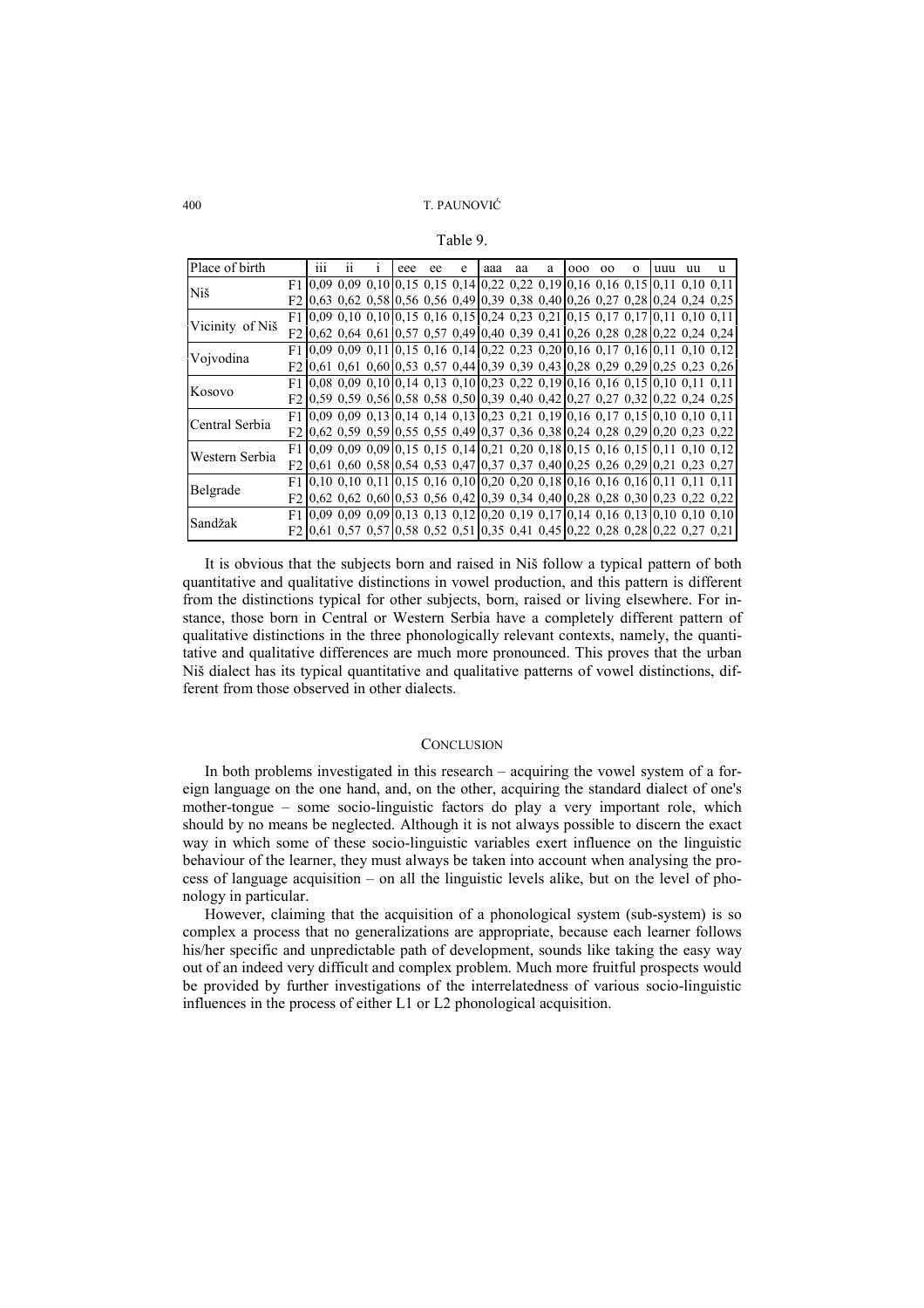#### **REFERENCES**

- 1. Barry, William J., (1989): 'Perception and production of English vowels by German learners: instrumental-phonetic support in language teaching', *Phonetica*, Vol.: 46(4), 155-168.
- 2. Best, C. T. and W. Strange (1992): Effects of phonological and phonetic factors on cross-language perception of approximants, *Journal of Phonetics*, Vol 20(3), 305-330.
- 3. Bialystock, E., (1997): The structure of age: in search of barriers to SLA*, Second Language Research*, 13.2 116-137.
- 4. Birdsong, D. (1992): Ultimate attainment in second language acquisition, *Language,* 68, 706-755.
- 5. Bongaerts, T., B. Planken and E. Schils (1995): Can late learners attain a native accent in a foreign language? A test of the Critical Period Hypothesis, in D. Singleton and Zsolt Lengyel (eds.), The Age Factor in Second Language Acquisition, Multilingual Matters, Clevedon.
- Bradlow, A. R.(1996): A Perceptual comparison of the  $/i$ –/e/ and  $/u$ –/o/contrasts in English and in Spanish: Universal and language–specific aspects, *Phonetica*, 53 (1–2), 55–85.
- 7. Bradlow, A. R., D.B. Pisoni, R. Akahene-Yamada, Y. Tohkura (1997): Training Japanese listeners to identify English /r/ and /l/: Some effects of perceptual learning on speech production, Journal of the Acoustical Society of America, 101, 2299-2310.
- Ellis, R., (1994-1996): The Study of Second Language Acquisition, Oxford University Press, Oxford.
- 9. Flege, J.E. (1987): A critical period for learning to pronounce foreign languages, *Applied Linguistics* 8, 162-77.
- 10. Flege, J.E. (1988): Factors affecting degree of perceived foreign accent in English sentences, *Journal of the Acoustical Society of America* 84, 70-79.
- 11. Flege, J.E. (1991a): Age of learning affects the authenticity of voice-onset-time (VOT) in stop consonants produced in a second language, *Journal of the Acoustical Society of America* 89 (1), 395-411/
- 12. Flege, J.E. (1991b): Perception and production: the relevance of phonetic input to L2 phonological learning, in T. Huebner and C.A. Ferguson (eds.), Crosscurrents in Second Language Acquisition, Benjamins, Amsterdam.
- 13. Flege, J.E. (1993): Production and perception of a novel, second-language phonetic contrast, *Journal of the Acoustical Society of America*, Vol: 93(3), 1589-1608.
- 14. Flege, J.E. (1995): Second language speech learning: Theory, findings, and problems*,* in Strange, W. (ed.), Speech perception and linguistic experience: Issues in cross-language speech research, 233-277.
- 15. Flege, J.E. and Fletcher, K. (1992): Talker and listener effects on degree of perceived foreign accent, Journal of the Acoustical Society of America, 91, 370-389.
- 16. Flege, J.E., Bohn, O.-S. and S. Jang (1997): The effect of experience on non-native subject's production and perception of English vowels, *Journal of Phonetics*, 25, 437-470.
- 17. Flege, J.E., Frieda, H. and N. Nozawa (1997): Amount of native-language (L1) use affects the pronunciation of an L2*, Journal of Phonetics*, 25, 169-186.
- 18. Flege, J.E., Munro, M.J. and I. MacKay (1995b): Effects of age of second-language learning on the production of English consonants, *Speech Communication*, Vol: 16(1), 1995, 1-26.
- 19. Flege, J.E., Munro, M.J. and I. MacKay (1995c): Factors affecting strength of perceived foreign accent in a second language', *Journal of the Acoustic Society of America*, 76 (3), 708-721.
- 20. Flege, J.E., Takagi, N. and V. Mann (1995): Japanse adults can learn to produce English /r/ and /l/ accurately, *Language and Speech*, 38, 22-55.
- 21. Folkins, J. and Zimmerman, G (1982): Lip and jaw interaction during speech: responses to perturbations of lower-lip movement prior to bilabial closure, *Journal of the Acoustical Society of America* 71, 1225- 33.
- 22. Godinez, M. Jr & I. Maddieson, (1985): Vowel differences between Chicano and general Californian, *International Journal of the Sociology of Language*, 53, 43-58.
- 23. Ingram, J. and J. Pittam (1987): Auditory and acoustic correlates of perceived accent change: Vietnamese schoolchildren acquiring Australian English, *Journal of Phonetics*, Vol: 15(2), 127-143.
- 24. Ioup, G. and S. Weinberger (eds.) (1987): Interlanguage Phonology: The Acquisition of a second language sound system, Newbury House, Rowley, Mass.
- 25. Ioup, G., E. Boustagui, M.E. Tigi and M. Moselle (1994): Reexamining the Critical Period Hypothesis: a case study of successful adult SLA in a naturalistic environment, *Studies in Second Language Acquisition,* 16, 73-98.
- 26. James, A. and J. Leather (eds.) (1987): Sound Patterns in Second Language Acquisition, Foris, Dordrecht.
- 27. Leather, J.and A. James (1991): The acquisition of L2 speech, *Studies in Second Language Acquisition*  $13 \cdot 305 - 41$